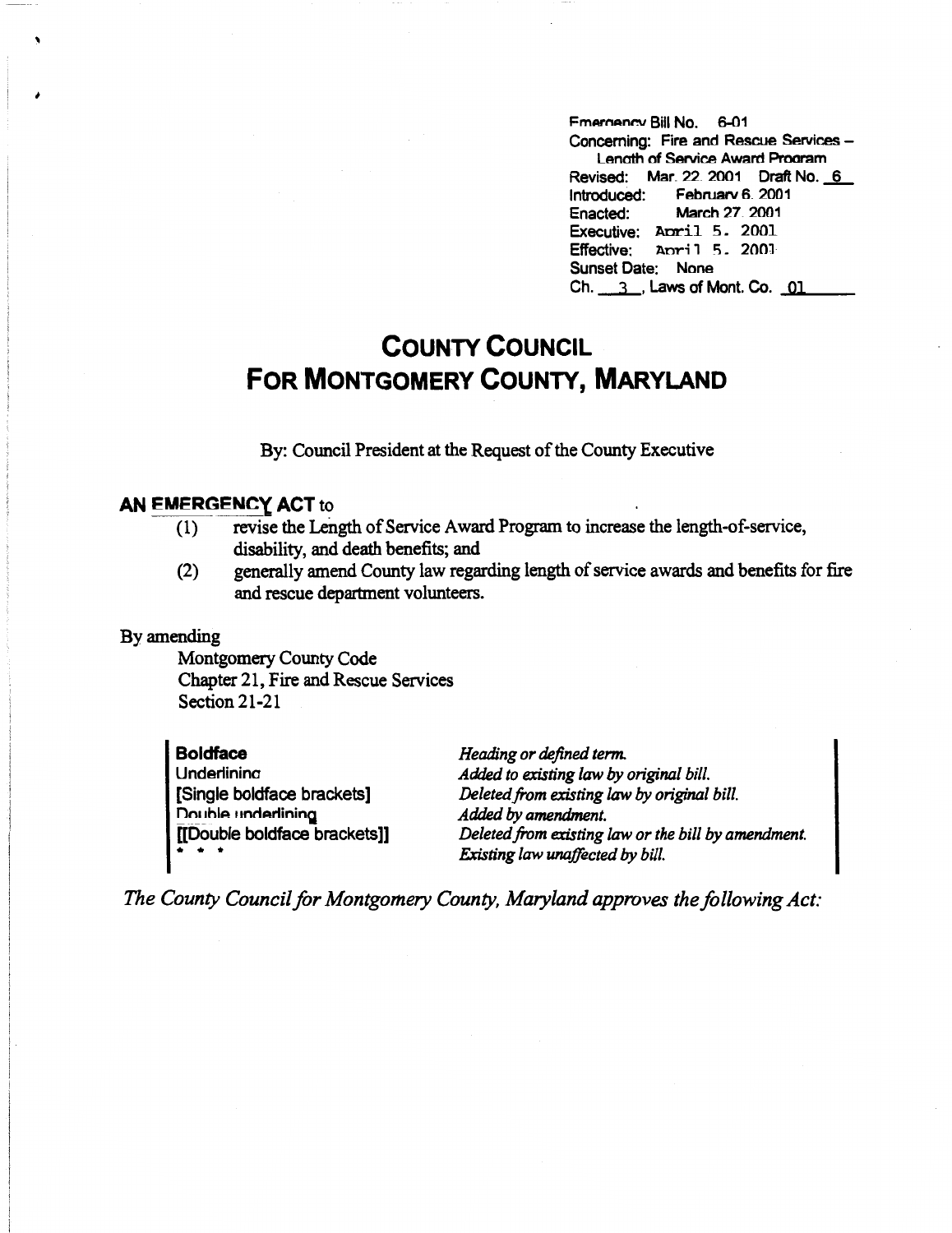FMERGENCY BILL NO. 6-01

 $\bullet$ 

 $\bullet$ 

| ) | $\mathbf{1}$             |                                                                      | Section 1. | Section 21-21 of the Code is amended as follows:                        |  |  |  |  |  |  |  |
|---|--------------------------|----------------------------------------------------------------------|------------|-------------------------------------------------------------------------|--|--|--|--|--|--|--|
| ) | $\overline{2}$           | $21-21.$                                                             |            | Length of service award program for volunteers.                         |  |  |  |  |  |  |  |
| ) | 3                        | There is a length of service award program for local fire and rescue |            |                                                                         |  |  |  |  |  |  |  |
| ) | 4                        | department volunteers.                                               |            |                                                                         |  |  |  |  |  |  |  |
| ) | 5                        | (a)                                                                  |            | Definition. In this Section, active volunteer means a local fire and    |  |  |  |  |  |  |  |
| ) | 6                        |                                                                      |            | rescue department volunteer who accumulates at least 50 points in a     |  |  |  |  |  |  |  |
| ) | $\overline{\mathcal{L}}$ |                                                                      |            | calendar year under the point system in subsection (j).                 |  |  |  |  |  |  |  |
| ) | 8                        | (b)                                                                  |            | Eligibility. Any local fire and rescue department volunteer is eligible |  |  |  |  |  |  |  |
| ) | 9                        |                                                                      |            | for the length of service award program if the volunteer is at least 16 |  |  |  |  |  |  |  |
|   | 10                       |                                                                      |            | years [[or older]] old. and:                                            |  |  |  |  |  |  |  |
|   | 11                       |                                                                      | (1)        | is an active volunteer on or after August 15, 1965; or<br>(A)           |  |  |  |  |  |  |  |
|   | 12                       |                                                                      | [[(2)]]    |                                                                         |  |  |  |  |  |  |  |
|   | 13                       |                                                                      |            | on August 15, 1965 had completed 25 years as an active<br>$\mathbf{B}$  |  |  |  |  |  |  |  |
|   | 14                       |                                                                      |            | volunteer[[.]]; and                                                     |  |  |  |  |  |  |  |
|   | 15                       |                                                                      | (2)        | if less than 18 vears old. meets any additional requirements            |  |  |  |  |  |  |  |
|   | 16                       |                                                                      |            | established by Executive regulation under method (3).                   |  |  |  |  |  |  |  |
|   | 17                       | (c)                                                                  |            | Length of service benefits.                                             |  |  |  |  |  |  |  |
|   | 18                       |                                                                      | (1)        | Volunteers Who Qualified before 1985. Effective January 1,              |  |  |  |  |  |  |  |
|   | 19                       |                                                                      |            | 1985, any volunteer who qualified for a monthly award payment           |  |  |  |  |  |  |  |
|   | 20                       |                                                                      |            | before January 1, 1985 must receive monthly award payments              |  |  |  |  |  |  |  |
|   | 21                       |                                                                      |            | equal to 150 percent of the pre-1985 monthly award payment.             |  |  |  |  |  |  |  |
|   | 22                       |                                                                      | (2)        | Volunteers Who Qualify in 1985 or Later -- 25 Years of Service.         |  |  |  |  |  |  |  |
|   | 23                       |                                                                      |            | Effective January 1, 1985, a volunteer qualifies for a 25-<br>(A)       |  |  |  |  |  |  |  |
|   | 24                       |                                                                      |            | year award payment when the volunteer:                                  |  |  |  |  |  |  |  |
|   | 25                       |                                                                      |            | has 25 years as an active volunteer; and<br>(i)                         |  |  |  |  |  |  |  |
|   | 26                       |                                                                      |            | (ii)<br>is at least age 60.                                             |  |  |  |  |  |  |  |

 $\sim$   $\sim$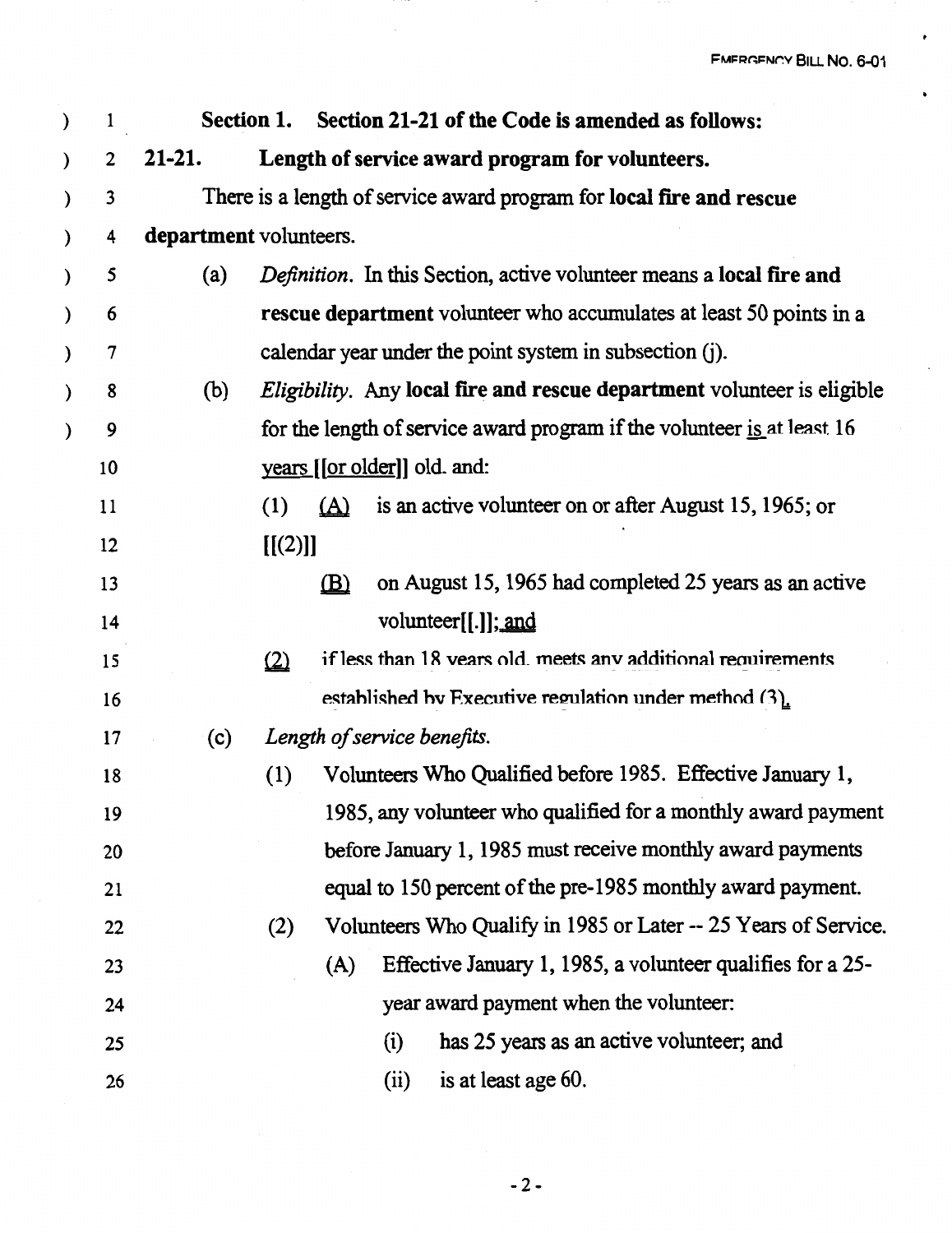| 27 |     |     | (B)                 |      | A volunteer who qualifies under this paragraph must             |
|----|-----|-----|---------------------|------|-----------------------------------------------------------------|
| 28 |     |     |                     |      | receive an award payment of:                                    |
| 29 |     |     |                     | (i)  | [\$200] \$230 per month for life; and                           |
| 30 |     |     |                     | (ii) | [\$10] \$11.50 per month for life for each year of              |
| 31 |     |     |                     |      | service as an active volunteer over 25 years, up to             |
| 32 |     |     |                     |      | $[$100]$ $$115.00$ per month. The maximum total                 |
| 33 |     |     |                     |      | benefit is \$345 per month.                                     |
| 34 |     | (3) |                     |      | Volunteers Who Qualify in 1985 or Later -- 15 years of Service. |
| 35 |     |     | (A)                 |      | Effective January 1, 1985, a volunteer qualifies for a 15-      |
| 36 |     |     |                     |      | year award payment when the volunteer.                          |
| 37 |     |     |                     | (i)  | has 15 years as an active volunteer after January 1,            |
| 38 |     |     |                     |      | 1955; and                                                       |
| 39 |     |     |                     | (ii) | is at least age 65.                                             |
| 40 |     |     | (B)                 |      | A volunteer who qualifies under this paragraph must             |
| 41 |     |     |                     |      | receive an award payment of [\$8] \$9.20 per month for life     |
| 42 |     |     |                     |      | for each year of service as an active volunteer.                |
| 43 |     | (4) |                     |      | Volunteers Who Qualify in 1985 or Later -- 10 Years of Service. |
| 44 |     |     | (A)                 |      | Effective January 1, 1985, a volunteer qualifies for a 10-      |
| 45 |     |     |                     |      | year award payment when the volunteer:                          |
| 46 |     |     |                     | (i)  | has 10 years as an active volunteer; and                        |
| 47 |     |     |                     | (ii) | is at least age 70.                                             |
| 48 |     |     | (B)                 |      | A volunteer who qualifies under this paragraph must             |
| 49 |     |     |                     |      | receive an award payment of [\$8] \$9.20 per month for life     |
| 50 |     |     |                     |      | for each year of service as an active volunteer.                |
| 51 | (d) |     | Disability benefit. |      |                                                                 |
| 52 |     | (1) |                     |      | A volunteer qualifies for a disability benefit if:              |

,

 $\bullet$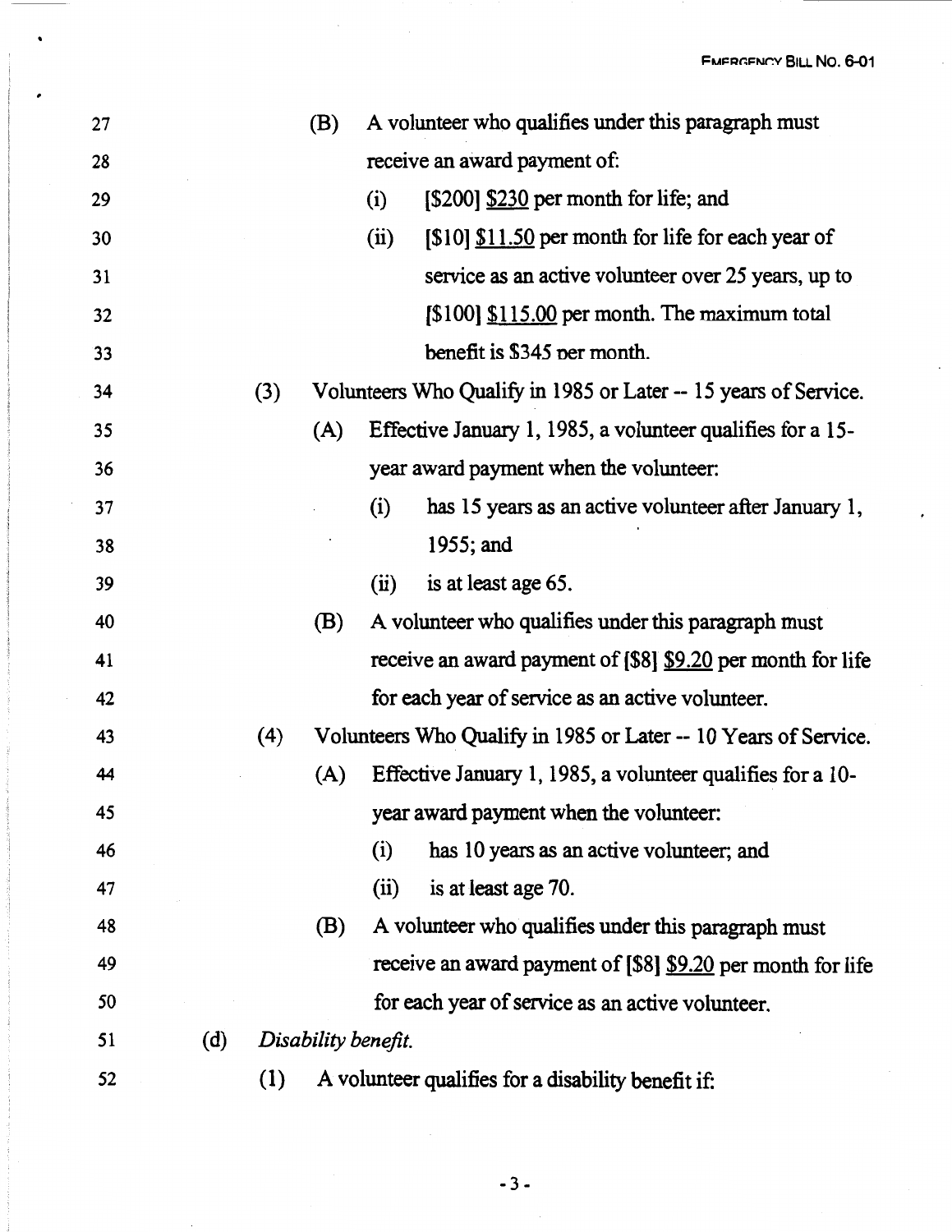$\cdot$ 

 $\ddot{\phantom{0}}$ 

 $\overline{a}$ 

| 53 |     |     | (A) | the volunteer becomes disabled as the direct result of           |
|----|-----|-----|-----|------------------------------------------------------------------|
| 54 |     |     |     | active participation as a local fire and rescue department       |
| 55 |     |     |     | volunteer;                                                       |
| 56 |     |     | (B) | the disability prevents the volunteer from pursuing the          |
| 57 |     |     |     | volunteer's normal occupation: and                               |
| 58 |     |     | (C) | a state worker's compensation commission finds that the          |
| 59 |     |     |     | disability is total and permanent, and is a direct result of     |
| 60 |     |     |     | active participation as a local fire and rescue department       |
| 61 |     |     |     | volunteer.                                                       |
| 62 |     | (2) |     | A volunteer who qualifies under this subsection must receive an  |
| 63 |     |     |     | award payment of [\$300] \$345 per month for life.               |
| 64 |     | (3) |     | Length of service benefits under subsection (c) must not be paid |
| 65 |     |     |     | to volunteers who are receiving award payments under this        |
| 66 |     |     |     | subsection.                                                      |
| 67 | (e) |     |     | Survivor's benefit.                                              |
| 68 |     | (1) |     | A local fire and rescue department volunteer's surviving         |
| 69 |     |     |     | spouse or domestic nartner qualifies for a survivor's benefit on |
|    |     |     |     |                                                                  |
| 70 |     |     |     | the volunteer's death if:                                        |
| 71 |     |     |     | (A) the surviving spouse or nartner submits an application for   |
| 72 |     |     |     | the benefit; and                                                 |
| 73 |     |     | (B) | the volunteer met the:                                           |
| 74 |     |     |     | years-of-service requirement for a length of service<br>(i)      |
| 75 |     |     |     | benefit under subsection (c); or                                 |
| 76 |     |     |     | requirements for a disability benefit under<br>(ii)              |
| 77 |     |     |     | subsection (d).                                                  |
| 78 |     | (2) |     | The volunteer's surviving spouse or domestic nartner must        |

 $\overline{a}$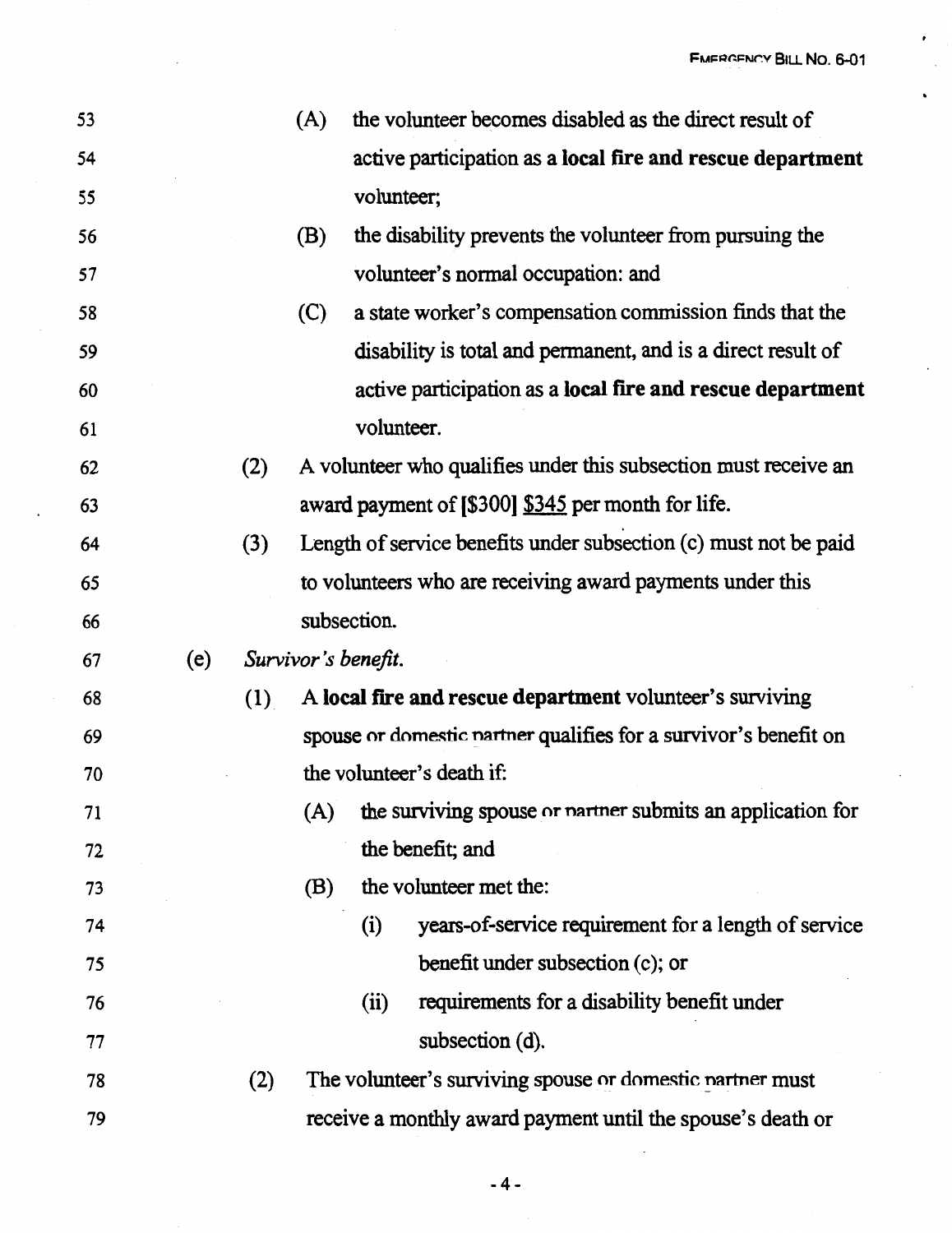| 80  |     |                |                                                   |                                                       | remarriage. or nartner's death or establishment of another              |  |  |
|-----|-----|----------------|---------------------------------------------------|-------------------------------------------------------|-------------------------------------------------------------------------|--|--|
| 81  |     |                | domestic nartnershin. equal to 50 percent of the: |                                                       |                                                                         |  |  |
| 82  |     |                | (A)                                               |                                                       | length of service benefit for which the volunteer met the               |  |  |
| 83  |     |                |                                                   |                                                       | years-of-service requirement; or                                        |  |  |
| 84  |     |                | (B)                                               |                                                       | volunteer's disability benefit.                                         |  |  |
| 85  | (f) | Death benefit. |                                                   |                                                       |                                                                         |  |  |
| 86  |     | (1)            |                                                   |                                                       | A local fire and rescue department volunteer's surviving                |  |  |
| 87  |     |                |                                                   |                                                       | spouse or domestic nartner (or estate if no spouse or nartner           |  |  |
| 88  |     |                |                                                   |                                                       | survives) qualifies on the volunteer's death for a $[$1,500]$ $$2,500$  |  |  |
| 89  |     |                |                                                   | death benefit if:                                     |                                                                         |  |  |
| 90  |     |                | (A)                                               | the surviving spouse or narmer (or estate) submits an |                                                                         |  |  |
| 91  |     |                |                                                   | application for the benefit within one year of the    |                                                                         |  |  |
| 92  |     |                |                                                   |                                                       | volunteer's death; and                                                  |  |  |
| 93  |     |                | (B)                                               |                                                       | the volunteer met the:                                                  |  |  |
| 94  |     |                |                                                   | (i)                                                   | years-of-service requirement for a length of service                    |  |  |
| 95  |     |                |                                                   |                                                       | benefit under subsection (c); or                                        |  |  |
| 96  |     |                |                                                   | (ii)                                                  | requirements for a disability benefit under                             |  |  |
| 97  |     |                |                                                   |                                                       | subsection (d).                                                         |  |  |
| 98  | (g) |                |                                                   |                                                       | <i>Funding</i> . The County must pay benefits to a volunteer under this |  |  |
| 99  |     |                |                                                   |                                                       | section from the fire tax funds.                                        |  |  |
| 100 | (h) |                | Administration.                                   |                                                       |                                                                         |  |  |
| 101 |     | (1)            |                                                   |                                                       | The County Executive or the Executive's designee must                   |  |  |
| 102 |     |                |                                                   |                                                       | administer this Section under Executive Regulations adopted             |  |  |
| 103 |     |                |                                                   |                                                       | under method $(3)$ .                                                    |  |  |
| 104 |     | (2)            |                                                   |                                                       | The County must pay benefits under this section from the first          |  |  |
| 105 |     |                |                                                   |                                                       | day of the first month after the volunteer, surviving spouse or         |  |  |
| 106 |     |                |                                                   |                                                       | domestic nartner, or volunteer's estate [[qualify]] qualifies for the   |  |  |

 $-5 -$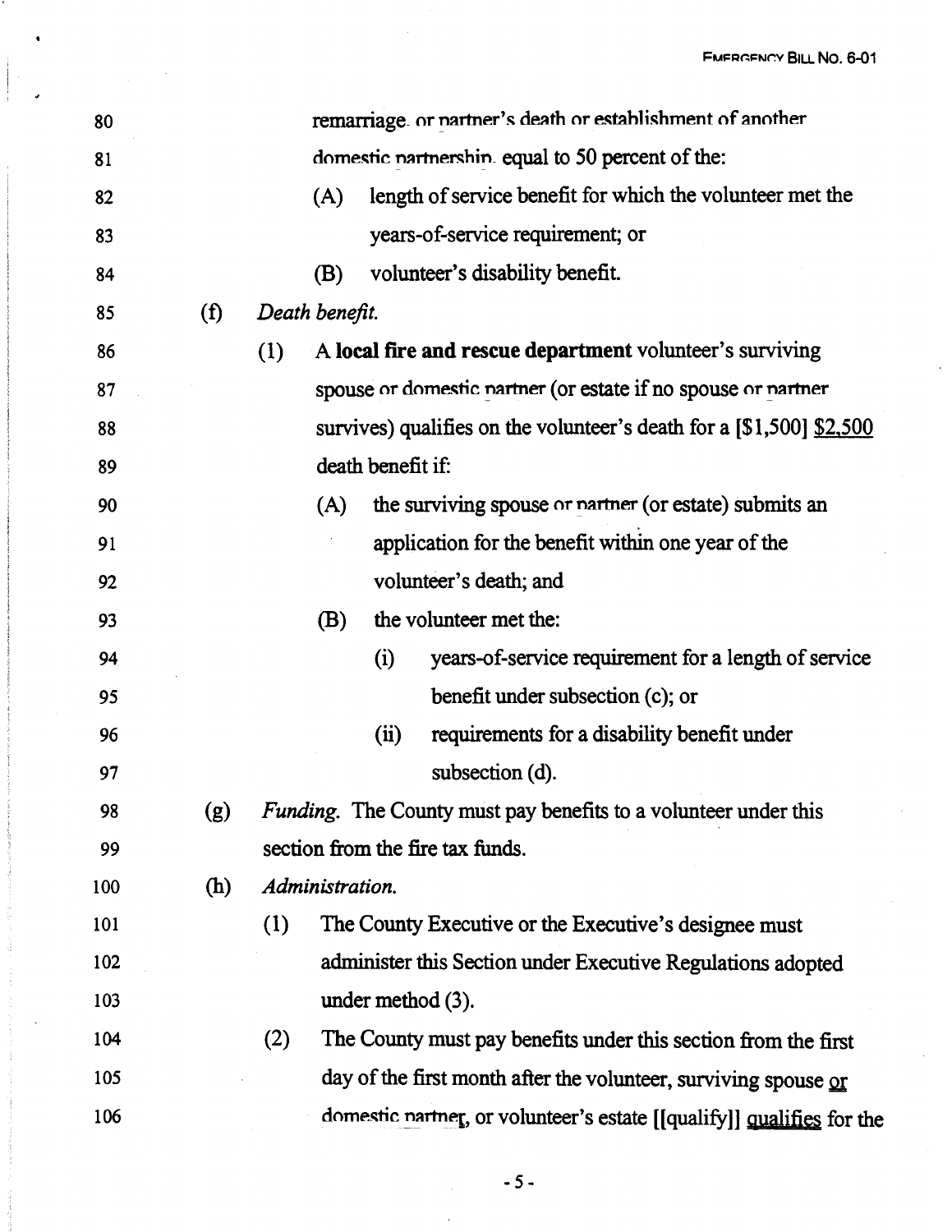FMERGENCY BILL NO. 6-01

 $\ddot{\phantom{0}}$ 

| 107 |     |     |     | benefit, except that benefits must not be paid for any period            |
|-----|-----|-----|-----|--------------------------------------------------------------------------|
| 108 |     |     |     | before the application for the benefit is filed.                         |
| 109 |     | (3) |     | The County Executive or the Executive's designee may audit the           |
| 110 |     |     |     | records of participating local fire and rescue departments               |
| 111 |     |     |     | regarding volunteer participation.                                       |
| 112 |     | (4) |     | The County Executive or the Executive's designee may correct             |
| 113 |     |     |     | clerical errors in volunteers' service records made by County            |
| 114 |     |     |     | staff in the administration of this Section.                             |
| 115 | (i) |     |     | Certification of volunteers.                                             |
| 116 |     | (1) |     | Local fire and rescue departments. Each participating local fire         |
| 117 |     |     |     | and rescue department must:                                              |
| 118 |     |     | (A) | maintain a detailed and accurate record for each local fire              |
| 119 |     |     |     | and rescue department volunteer, in a form established                   |
| 120 |     |     |     | by the County Executive [[.]] of any activity that qualifies             |
| 121 |     |     |     | for credit toward active volunteer status:                               |
| 122 |     |     | (B) | by March 31 each year, submit a record of all local fire                 |
| 123 |     |     |     | and rescue department volunteers, certified by the                       |
| 124 |     |     |     | secretary under oath, that identifies each active volunteer              |
| 125 |     |     |     | for the previous year, and                                               |
| 126 |     |     | (C) | post any list from the County Executive or the Executive's               |
| 127 |     |     |     | designee of active volunteers for at least 30 days after                 |
| 128 |     |     |     | receipt for review by members.                                           |
| 129 |     | (2) |     | <i>Appeal.</i> A volunteer may appeal [the] a finding that the volunteer |
| 130 |     |     |     | was not an active volunteer within 30 days after [the date of] a         |
| 131 |     |     |     | written notice of the finding is mailed to the volunteer. The            |
| 132 |     |     |     | appeal must (conform to the) satisfy requirements established in         |
| 133 |     |     |     | [Executive Regulation adopted] regulations issued by the County          |

-6-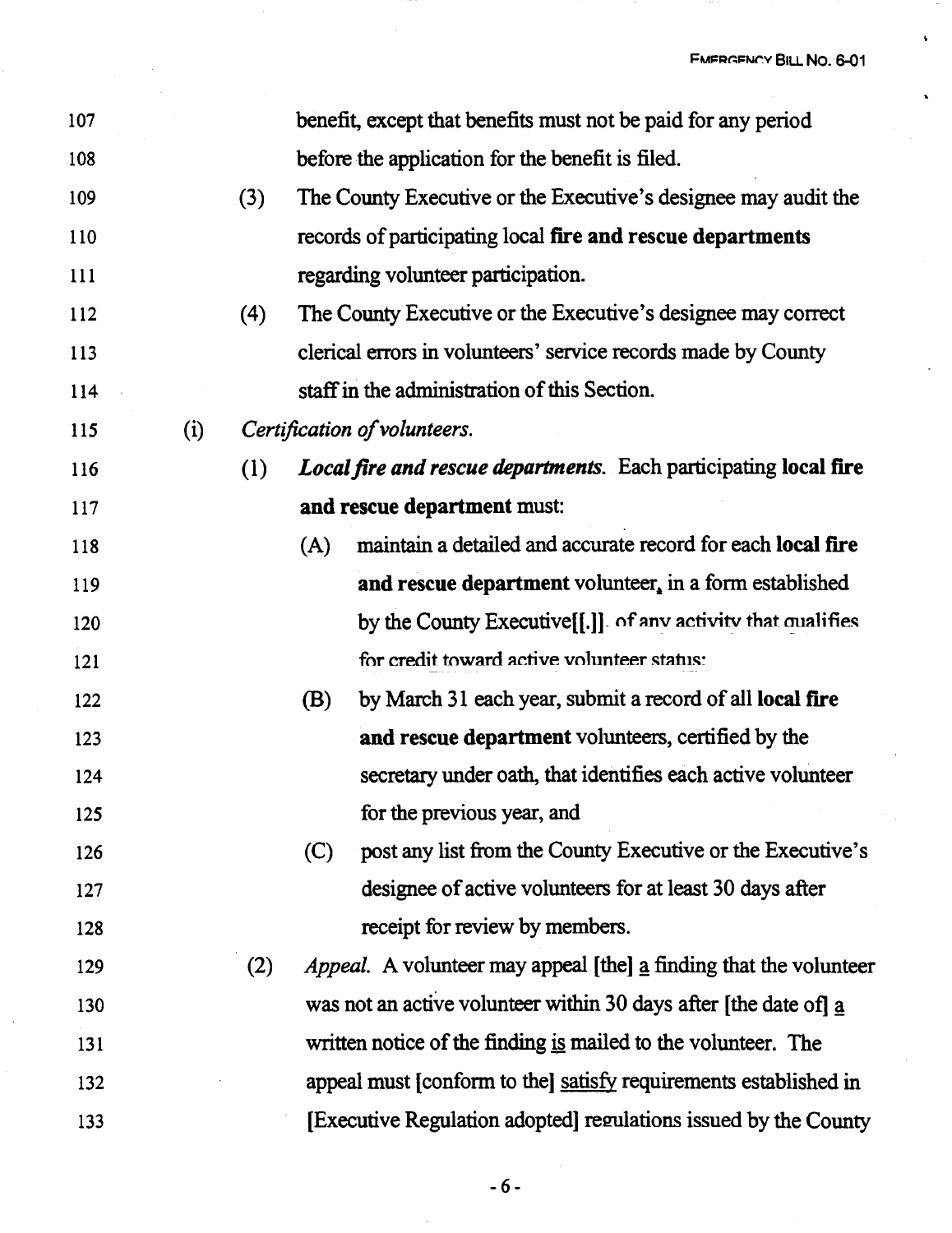FMERGENCY BILL NO. 6-01

 $\hat{\mathcal{L}}$ 

| 134 |     |           |                                                                              | Executive under method (3). The decision of the County                  |  |  |  |  |  |
|-----|-----|-----------|------------------------------------------------------------------------------|-------------------------------------------------------------------------|--|--|--|--|--|
| 135 |     |           | Executive or the Executive's designee on the appeal is final.                |                                                                         |  |  |  |  |  |
| 136 | (j) |           | <i>Point system.</i> [Volunteers receive points for purposes of this section |                                                                         |  |  |  |  |  |
| 137 |     |           | under the following point system. Volunteers receive points for the          |                                                                         |  |  |  |  |  |
| 138 |     |           | period of January 1 through December 31. Points must not be                  |                                                                         |  |  |  |  |  |
| 139 |     |           |                                                                              | transferred from one year to the next. Montgomery County employees]     |  |  |  |  |  |
| 140 |     |           |                                                                              | To qualify as an active volunteer under subsection (a), a volunteer     |  |  |  |  |  |
| 141 |     |           |                                                                              | accumulates points under this subsection during each calendar vear that |  |  |  |  |  |
| 142 |     |           |                                                                              | are not transferable to another vear. An individual must not receive    |  |  |  |  |  |
| 143 |     |           |                                                                              | points for [activities] any activity performed as a County [employees]  |  |  |  |  |  |
| 144 |     | emplovee. |                                                                              |                                                                         |  |  |  |  |  |
| 145 |     | (1)       |                                                                              | Training Courses -- [Twenty-five Points Maximum.] 25 points             |  |  |  |  |  |
| 146 |     |           | maximum:                                                                     |                                                                         |  |  |  |  |  |
| 147 |     |           | [a.]                                                                         |                                                                         |  |  |  |  |  |
| 148 |     |           | <u>(A)</u>                                                                   | Courses [under twenty] lasting less than 20 hours [duration]            |  |  |  |  |  |
| 149 |     |           |                                                                              | -- Five points per course. (This includes). such as a one-              |  |  |  |  |  |
| 150 |     |           |                                                                              | day [courses, seminars, basic first aid, etc.)] course,                 |  |  |  |  |  |
| 151 |     |           |                                                                              | seminar, or basic first-aid class, earn 5 points per course.            |  |  |  |  |  |
| 152 |     |           | [b.]                                                                         |                                                                         |  |  |  |  |  |
| 153 |     |           | $\mathbf{B}$                                                                 | Courses [of twenty] lasting 20 to [forty-five] 45 hours                 |  |  |  |  |  |
| 154 |     |           |                                                                              | (duration -- Ten points per course. (This includes short)               |  |  |  |  |  |
| 155 |     |           |                                                                              | courses, regional fire schools, etc.)]. such as a short course          |  |  |  |  |  |
| 156 |     |           |                                                                              | or regional fire school, earn 10 points per course.                     |  |  |  |  |  |
| 157 |     |           | [c.]                                                                         |                                                                         |  |  |  |  |  |
| 158 |     |           | $\circ$                                                                      | Courses [over forty-five] lasting more than 45 hours                    |  |  |  |  |  |
| 159 |     |           |                                                                              | [duration -- Fifteen points per course. (This includes                  |  |  |  |  |  |
| 160 |     |           |                                                                              | University of Maryland]. such as the basic, advanced,                   |  |  |  |  |  |

 $\overline{\phantom{a}}$ 

-7-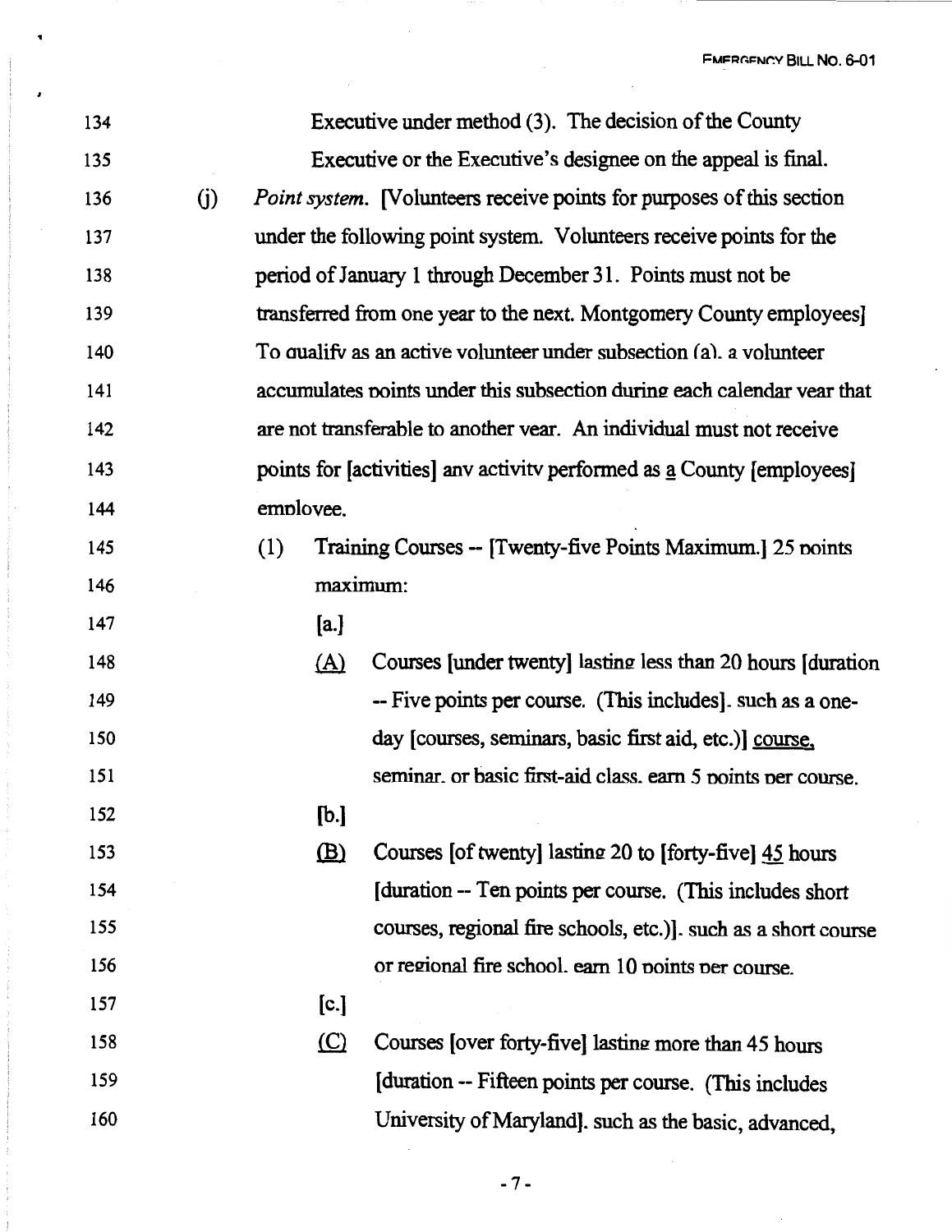$\ddot{\mathbf{v}}$ 

 $\bar{\mathbf{t}}$ 

 $\bar{z}$ 

| 161 |       | section III, and emergency care courses offered by the                 |
|-----|-------|------------------------------------------------------------------------|
| 162 |       | University of Maryland, or a fire science course offered by            |
| 163 |       | Montgomery College [and] or Prince George's                            |
| 164 |       | Community College ['s fire science courses, etc.)]. earn 15            |
| 165 |       | noints ner course.                                                     |
| 166 | (2)   | Drills -- [Twenty Points Maximum. One point per] 20 points             |
| 167 |       | maximum: Each drill [(minimum two-hour drill)] lasting at least        |
| 168 |       | 2 hours earns 1 point.                                                 |
| 169 | (3)   | Sleep-in or Stand-by -- [Twenty Points Maximum.] 20 points             |
| 170 |       | maximum: Sleep-in [-- One] service earns 1 point for each full         |
| 171 |       | night. Stand-by [-- One] service earns 1 point for each [. A           |
| 172 |       | stand-by is defined as an] period of on-duty activity of the fire      |
| 173 |       | department or rescue squad[, lasting] that lasts for [[four]] at least |
|     |       |                                                                        |
| 174 |       | 4 hours [,] and does not [falling] <u>fall</u> under one of the other  |
| 175 |       | categories in this subsection.                                         |
| 176 | [(4)] | Elected Position---Twenty five Points Maximum for Completion           |
| 177 |       | of One-Year Term in an Elected Position. A volunteer firefighter       |
| 178 |       | or rescue squad member elected to serve as a delegate to the           |
| 179 |       | county fire board and/or a member of the board of                      |
| 180 |       | directors/trustees of an independent fire department or rescue         |
| 181 |       | squad or to the Montgomery County fire/rescue association will         |
| 182 |       | also be eligible to receive one point per meeting as a result of       |
| 183 |       | attending meetings of the county fire board, the commission, the       |
| 184 |       | association and/or board of directors/trustees. A volunteer who        |
| 185 |       | serves less than a one-year term will be eligible to receive two       |

 $\sim 10^{-1}$ 

 $- 8 -$ 

 $\sim$   $\sim$ 

 $\ddot{\phantom{a}}$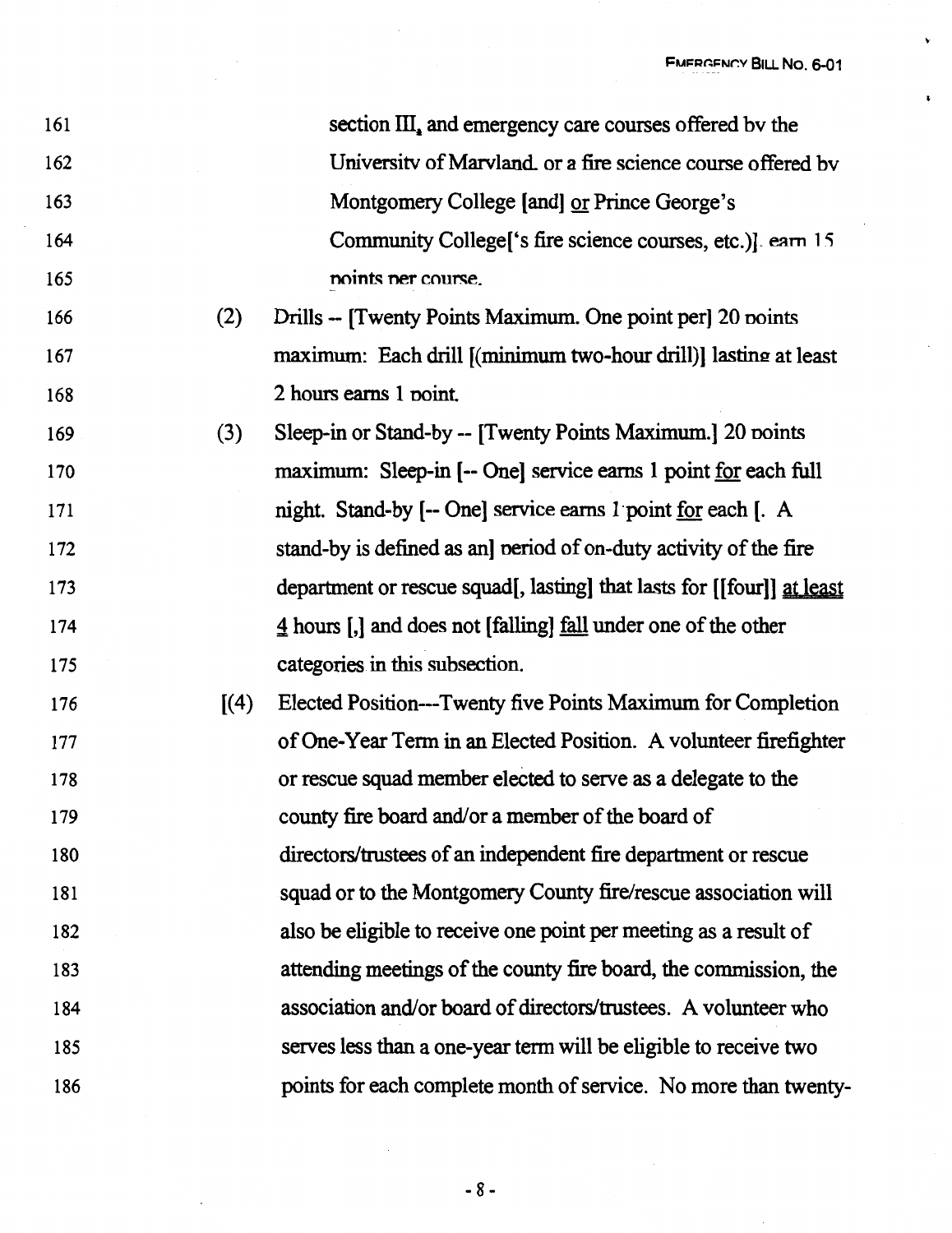EMERGENCY BILL NO. 6-01

| 187 |          | five points per year shall be certified for any combination of      |                                                                   |                                                                    |  |  |  |  |
|-----|----------|---------------------------------------------------------------------|-------------------------------------------------------------------|--------------------------------------------------------------------|--|--|--|--|
| 188 |          | service in elected and appointed positions.                         |                                                                   |                                                                    |  |  |  |  |
| 189 | (5)      |                                                                     | Appointed Position---Twenty-five (25) Points Maximum for          |                                                                    |  |  |  |  |
| 190 |          |                                                                     | Completion of One-Year Term in an Appointed Position. A           |                                                                    |  |  |  |  |
| 191 |          |                                                                     | volunteer firefighter or rescue squad member appointed to a       |                                                                    |  |  |  |  |
| 192 |          |                                                                     |                                                                   | position in the independent fire departments or rescue squads, or  |  |  |  |  |
| 193 |          |                                                                     |                                                                   | the Maryland State Firemen's Association shall also be eligible to |  |  |  |  |
| 194 |          |                                                                     |                                                                   | receive one (1) point per meeting. A volunteer who serves a        |  |  |  |  |
| 195 |          |                                                                     |                                                                   | minimum of six (6) months but less than a one-year term shall be   |  |  |  |  |
| 196 |          |                                                                     |                                                                   | eligible to receive two (2) points for each complete month of      |  |  |  |  |
| 197 |          |                                                                     |                                                                   | service. Certified documentation is required for the granting of   |  |  |  |  |
| 198 |          |                                                                     |                                                                   | each point. The Fire and Rescue Commission shall submit to the     |  |  |  |  |
| 199 |          |                                                                     | County Council annually a list of appointed positions for which a |                                                                    |  |  |  |  |
| 200 |          |                                                                     | volunteer may receive points. This list shall be deemed approved  |                                                                    |  |  |  |  |
| 201 |          | if no action is taken by the county council within thirty (30) days |                                                                   |                                                                    |  |  |  |  |
| 202 |          | of the receipt of the list. No more than twenty-five (25) points    |                                                                   |                                                                    |  |  |  |  |
| 203 |          | per year shall be certified for any combination of service in       |                                                                   |                                                                    |  |  |  |  |
| 204 |          | elected and appointed positions.]                                   |                                                                   |                                                                    |  |  |  |  |
| 205 | $\Delta$ | <u>(A)</u>                                                          |                                                                   | Elected and Appointed [[Service]] Position -- 25 points            |  |  |  |  |
| 206 |          | maximum per calendar year for any combination of service            |                                                                   |                                                                    |  |  |  |  |
| 207 |          | in eligible elected and appointed [[service]] positions as          |                                                                   |                                                                    |  |  |  |  |
| 208 |          | follows:                                                            |                                                                   |                                                                    |  |  |  |  |
| 209 |          |                                                                     | $\Omega$                                                          | 25 points for completing a one-vear term in an                     |  |  |  |  |
| 210 |          |                                                                     |                                                                   | eligible elected or appointed position: and                        |  |  |  |  |
| 211 |          |                                                                     | (2)                                                               | 2 points for each full month of service in any                     |  |  |  |  |
| 212 |          |                                                                     |                                                                   | eligible elected or appointed [[service]] position                 |  |  |  |  |
| 213 |          |                                                                     |                                                                   | during a term of less than one year.                               |  |  |  |  |

 $\frac{1}{2} \frac{1}{2} \frac{d^2}{dx^2}$ 

•

 $\bullet$ 

 $\bar{\beta}$ 

 $\overline{\phantom{a}}$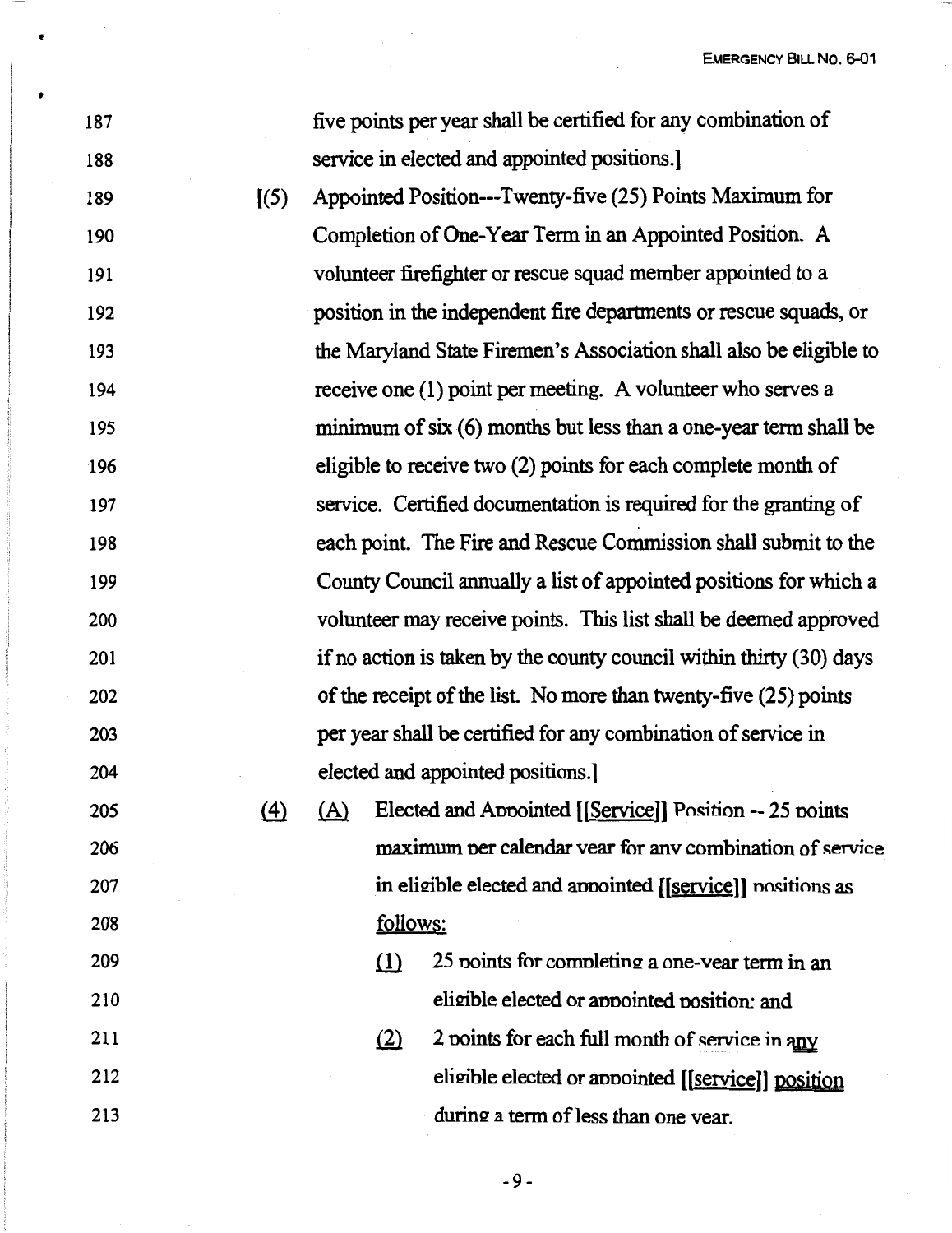k,

 $\pmb{\mathsf{t}}$ 

| 214 |            | <u>(B)</u>        | The Fire and Rescue Commission annually must annove a             |
|-----|------------|-------------------|-------------------------------------------------------------------|
| 215 |            |                   | list of the elected and appointed positions eligible to earn      |
| 216 |            |                   | points. The list must include:                                    |
| 217 |            | $\Omega$          | local fire and rescue department (LFRD) officer                   |
| 218 |            |                   | at the rank of lieutenant or higher:                              |
| 219 |            | $\overline{11}$   | director, trustee, trial board member, or auxiliary               |
| 220 |            |                   | member of an LFRD:                                                |
| 221 |            | (iii)             | chair of fund raising or membership for an LFRD:                  |
| 222 |            | <u>(iv)</u>       | chaplain of an LFRD:                                              |
| 223 |            | $(\underline{v})$ | delegate, alternate, or officer for the Montgomery                |
| 224 |            |                   | County Fire Board or the Montgomery County                        |
| 225 |            |                   | Volunteer Fire-Rescue Association:                                |
| 226 |            | (vi)              | member of a committee of the Montgomery County                    |
| 227 |            |                   | Fire and Rescue Commission, the Fire Board, or the                |
| 228 |            |                   | Marvland State Firemen's Association (MSFA):                      |
| 229 |            | (iii)             | officer of the MSFA auxiliary: or                                 |
| 230 |            | (viii)            | officer of an LFRD auxiliary.                                     |
| 231 | [(6)]      |                   |                                                                   |
| 232 | <u>(5)</u> |                   | Attendance at Meetings -- [Twenty Points Maximum.                 |
| 233 |            |                   | Attendance at any] 20 points maximum per vear: Attendance         |
| 234 |            |                   | earns 1 point for each official [meetings] meeting of [[the       |
| 235 |            |                   | department]] [-- One point per meeting] an organization listed in |
| 236 |            |                   | Executive regulations issued under method (3) as affiliated with  |
| 237 |            |                   | Montgomery County Fire and Rescue Service.                        |
| 238 | [(7)]      |                   |                                                                   |
| 239 | <u>(6)</u> |                   | Participation in Department or Station Responses. Thirty. -- 30   |
| 240 |            |                   | points maximum for responding on at least the [minimum]           |
|     |            |                   |                                                                   |

 $\hat{\mathcal{A}}$ 

 $\bar{z}$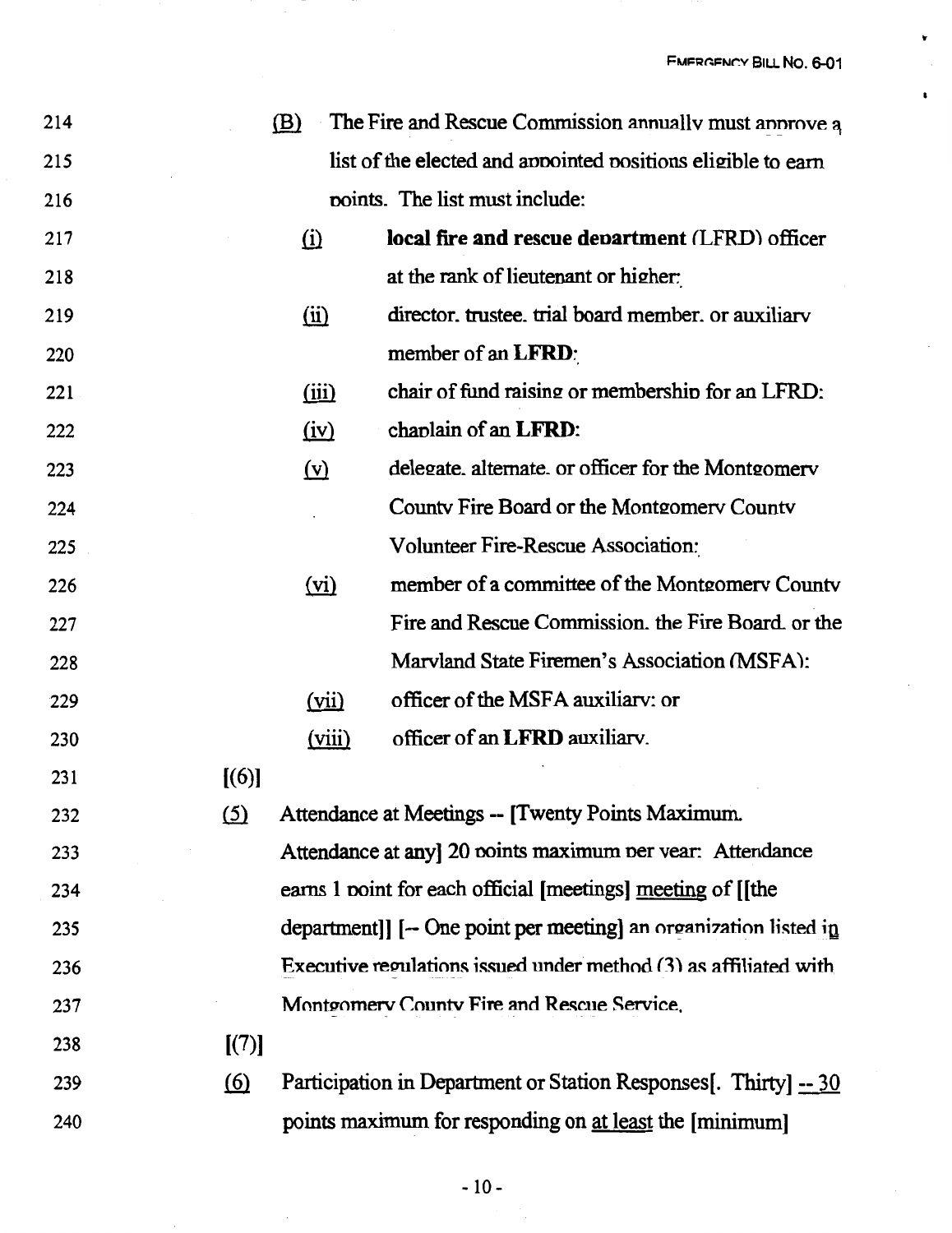number of calls [, as outlined] indicated in the appropriate column below:

244

245

246

247

248

249

250

251

252

253

254

255

256

257

258

241

242

| Total [number of calls]<br>department/station [responds to<br>annually] call responses per vear                                            | 0 <sub>to</sub><br>[500]<br>999 | [500 to<br>1000] | 1000 to<br>[1500]<br>7499 | [1500<br>and up]<br>7500 or<br>more |
|--------------------------------------------------------------------------------------------------------------------------------------------|---------------------------------|------------------|---------------------------|-------------------------------------|
| Responses required to earn 1 point. if<br>not qualified for maximum 30 points                                                              | 2                               |                  | $\overline{4}$            | $\overline{2}$                      |
| [Minimum numbers of calls volunteer<br>must run annually in order] Responses<br>ner vear required to receive maximum<br>30 points [credit] | [25]<br>50                      | [50]             | [75]<br>100               | [100]<br><u>120</u>                 |

[Annually, the] The fire and rescue commission [will] annually must determine for each department whether the total annual calls [are to] will be computed by department or by station.

 $[(8)]$ 

 $(7)$ Military Service [. A member whose]  $\pm$  50 points maximum per vear, prorated for a partial vear of service, for qualified military service that interrupts voluntary fire service (is interrupted by). Oualified service means full-time extended obligatory military service or [by] a single voluntary enlistment not to exceed four years in the armed forces of the United States [will be considered on military leave. During this period of military leave, the volunteer will receive active volunteer service credit of fifty points for each full year, prorated for service of less than a full year].

 $(8)$ Collateral Duties - 25 points maximum: Each qualified activity 259 for the volunteer's fire department or rescue squad that lasts at 260 least 4 hours earns 1 point. The Fire and Rescue Commission 261 annually must annoyee a list of the collateral duties under which a 262

 $-11-$